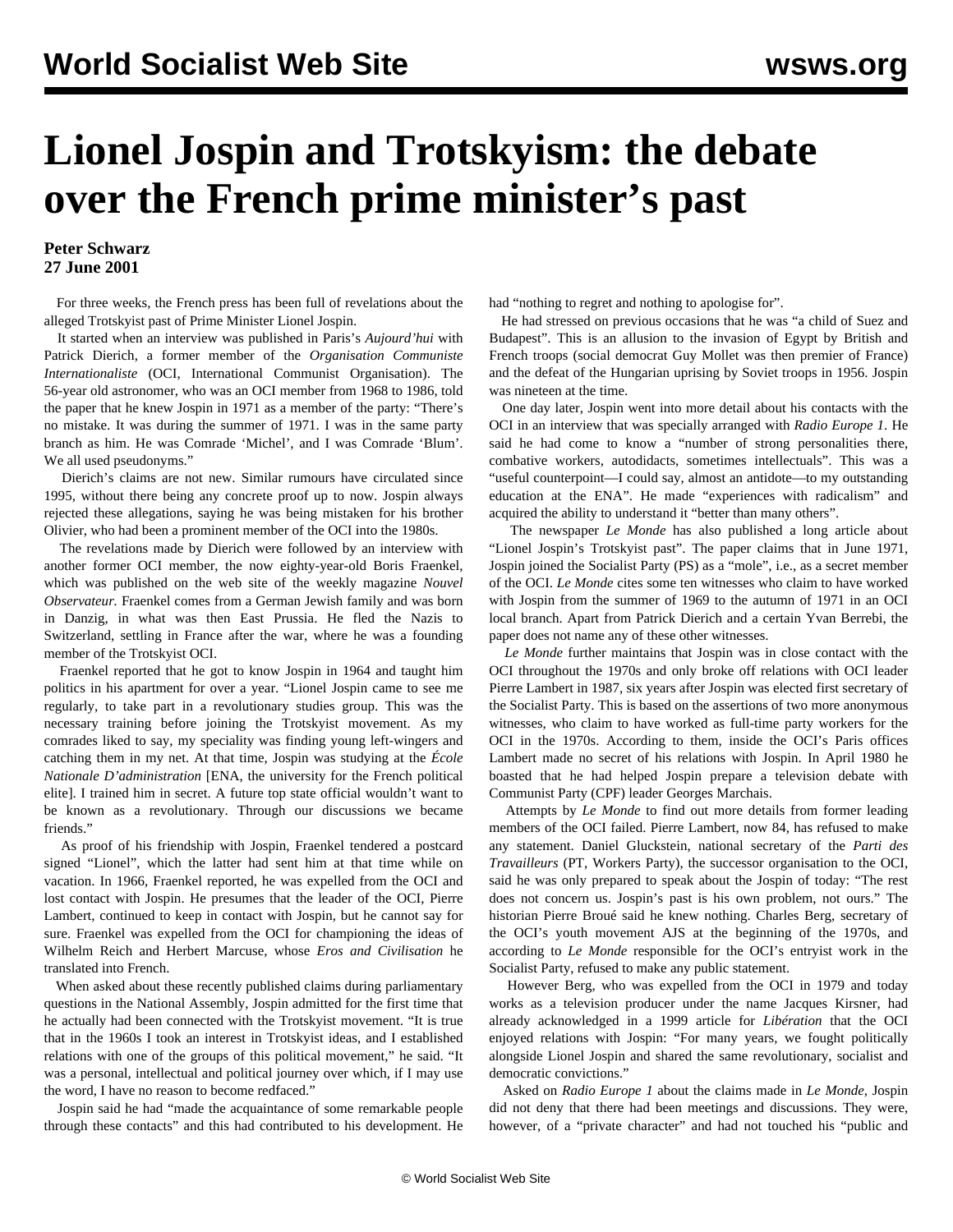open work in the Socialist Party."

 Questioned whether he had joined the Socialist Party (PS) in 1971 as a "mole" of the OCI, and when exactly he had ended his political and intellectual relations with the OCI, Jospin responded by saying he had joined the PS freely and had always acted freely in the Socialist Party. "Ever since I bore any responsibilities in the Socialist Party—that is, since 1973—I acted fully as a member of the Socialists. Everything else was based on contacts and discussions, which I might have perhaps had, but which were purely private and in no way public. Look at what I did between 1973 and 1981, and afterwards, as education minister and in other functions, and see if there was the slightest problem with that!"

 Public reactions to Jospin's confession were rather restrained. From his own camp, he received almost unanimous support. Some representatives of the opposition tried to utilise the affair politically, and reports emerged that in President Jacques Chirac's office the history of the Trotskyist movement is being scrutinised for ammunition in the upcoming presidential election campaign. Jospin will probably be the Socialist Party candidate in 2002 against the Gaullist incumbent Chirac.

 Jospin is not so much attacked for his contacts with the OCI as for having kept them secret so long. Contacts with radical groups in one's youth are not unusual in France, where the radicalisation of the 1960s involved broad layers. Even the Gaullist Chirac has admitted publicly that he sold the Stalinist newspaper *l'Humanité* in his youth.

 Jospin's closest circle includes numerous functionaries who still belonged to radical organisations in the 1980s. For example, Jean Christophe Cambadélis, a parliamentary deputy for Paris and one of Jospin's most important supporters inside the Socialist Party, was a member of the OCI central committee until 1986.

 Jospin's latest admissions about his radical past may have been made primarily for tactical reasons. By making them public now, he may be hoping to prevent his adversaries from using such revelations as ammunition in next year's election campaign. But beyond such passing political considerations, Jospin's connections with the OCI raise more fundamental questions. How is it that a man, who showed sympathies for Trotskyist ideas and possibly belonged to a section of the Fourth International at the age of 30, stands at the head of the French government 25 years later as a trusted representative of the bourgeoisie?

 One can only speculate about Jospin's personal motivations. Only he could provide information about the extent to which he actually supported Trotskyist ideals in his youth—something he obviously does not intend to do. There is, however, an obvious connection between Jospin's career and the development of the OCI itself, which rapidly turned away from Trotskyist principles at the end of the 1960s, when Jospin was in close contact with the organisation. In 1971, the year Jospin joined the Socialist Party, the OCI broke organisationally with the International Committee the Fourth International, to which it had belonged up to then as the French section.

 In 1971, the OCI pursued a political line that no longer had anything in common with Trotsky's conceptions, but could easily be accommodated to the aims of Socialist Party leader François Mitterrand. It is indicative that both Patrick Dierich and Jospin himself assume Mitterrand was informed about Jospin's contacts with the OCI and did not have any objections.

 According to Dierich, Mitterrand "knew all about his [Jospin's] dual membership. Don't forget, he was a former interior minister! ... At that time, we were not of the opinion that the Communist Party stood closer to the workers than the Socialist Party. Moreover, from an electoral point of view, only a PS candidate could beat the right wing. Therefore, one had to help Mitterrand. Jospin did that in his own way. Objectively, the OCI was an ally of the Socialists."

 Mitterrand quickly favoured Jospin and by 1973 had already brought him into the national secretariat of the party. Jospin acknowledged on

*Radio Europe 1* that his contact with the OCI did not pose any obstacle. Asked whether Mitterrand knew anything, he answered: "In my opinion, somebody must have whispered in his ear about it, but we certainly never spoke about it. I believe he was pleased by what I did."

 In June 1971, at the congress of Épinay, Mitterrand took over the leadership of the Socialist Party in a carefully prepared surprise move. In contrast to the old leadership under Guy Mollet, which had been in office since end of the war and was completely tied to the conceptions of the Cold War, Mitterrand advocated the unity of the left, " *l'union de la Gauche*". By this he understood both a widening of the Socialist Party—at that time limping far behind the Communist Party with the voters—through the integration of republican and splintered socialist currents, and an alliance with the Communist Party, in which the Socialists would play the leading role.

 In pursuing this course, Mitterrand was in no sense acting as a leftwinger or committed socialist. An official under the pro-Nazi Vichy regime and a bourgeois minister in the Fourth Republic, he was a man of great political ambition but without great political convictions. This made him all the more adroit in exploiting the convictions of others—a sort of modern-day Joseph Fouché\*. Already in 1965 he had stood against General de Gaulle as the common candidate of the left and achieved a considerable result—only to be politically marginalised again soon after.

 The student revolt and the general strike of May-June 1968 gave new impetus to Mitterrand's efforts to form a "Union of the Left". The Fifth Republic was shaken to its foundations. President de Gaulle had temporarily lost control of the situation and was only able to maintain office with the aid of the Communist Party. The end of his rule seemed imminent.

 The crisis of the regime was a consequence of social changes that had occurred. In the fifties and sixties, France underwent a remarkable economic boom that radically altered the balance between agriculture and industry, reducing the significance of the rural petty bourgeoisie who had long served as a conservative force in French politics. A young, militant working class had grown up in the suburbs of its cities. Owing to the damaged reputation of the Stalinists and the fragmentation of the Socialists, the militancy of these layers threatened to take a revolutionary course.

 Under these conditions, the Union of the Left served to contain the movement by channelling it into calmer waters. Although Mitterrand's past had bequeathed him a tarnished reputation, he was successful—with the help of the Union of the Left—in capturing the imagination of broad layers of workers. Enormous hopes and illusions were fostered in the Union of the Left during the seventies. When Mitterrand was finally elected president in 1981, hundreds of thousands danced in the streets—though not for long. Mitterrand was soon to thwart the hopes they had invested in him.

 In 1971 the OCI played a decisive role in propping up the hopes and illusions roused by Mitterrand. It provided him with valuable and welcome support from the left.

 Following de Gaulle's resignation in April 1969, the OCI had elevated the demand for a common presidential candidate supported by the Socialist and Communist parties to the axis of its political strategy. It designated this policy a "united workers' front", expressly emphasising that it was not merely a tactical demand, but a central strategy. The OCI claimed that this strategy arose from the necessity to counterpose the working class, as an independent class, to the bourgeoisie, its state and its government. "The answer to the question of government power resolves itself into the question of the united workers' front," stated the OCI's newspaper, *La Vérité* (No. 544, p. 10). "It is indispensable for the solution of the question of power and the state," the article continued.

 The claim that the election of a candidate supported by both Socialists and Stalinists would amount to bringing the working class to power was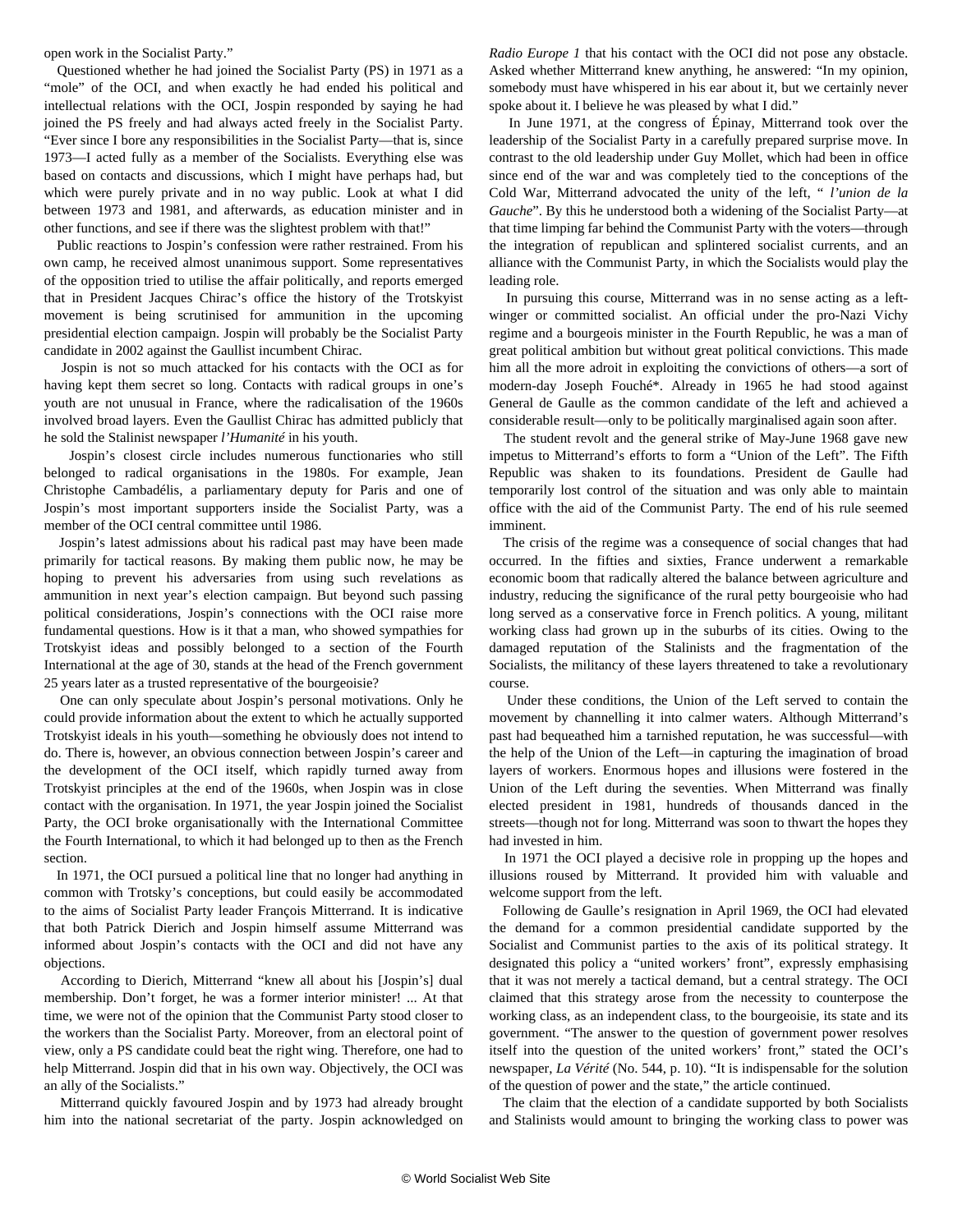nonsensical. For decades both parties had demonstrated their loyalty to the bourgeois state. But as a left fig leaf for Mitterrand's politics, the demand proved effective. When the left failed to produce a common candidate in 1969, the OCI denounced the PS and CPF for "destroying the class front of the proletariat". Michel Rocard's United Socialist Party (PSU) and Alain Krivine's Communist League, which had stood their own candidates, were also condemned by the OCI for "splitting the class front".

 Mitterrand obviously appreciated support from this side. The OCI was not only promoting his ends; it could also supply him with useful political forces. Gérard Leclerc and Florence Muracciole, biographers of Jospin, describe the OCI of those days (then under the name, International Communist Party, PCI) as follows: "Given impetus by the events of May 1968, the PCI was in an upswing at the beginning of the seventies. It had almost 8,000 members and could mobilise tens of thousands more—above all, thanks to its youth organisation, the Alliance of Youth for Socialism (AJS)... It controlled the UNEF-ID, the most important student organisation, and was well established in numerous branches of the *Force Ouvrière* trade union... It was also very active in the teachers' trade union and even—although very discreetly—in the CGT [the Communist Partycontrolled trade union]". (*Lionel Jospin*, *L'héritier Rebelle*", pp. 43-44)

 In 1971 Mitterrand even appeared as principal speaker at a ceremony organised and stewarded by the OCI to mark the centenary of the Paris Commune.

 When Jospin came into contact with the OCI in 1964, it was the French section of the International Committee of the Fourth International (ICFI). The ICFI had been founded in 1953 to defend orthodox Trotskyism against Pabloism, an opportunistic tendency lead by Michael Pablo and later by Ernest Mandel. The OCI's break from the ICFI and its support for Mitterrand severed the French working class from the programme of the Fourth International and thereby deprived it of any revolutionary alternative. This is one of the most important causes of the current crisis of the labour movement, which has proven unable to defend its social and political achievements despite repeated militant struggles. To understand this issue, a short digression into the history of the Fourth International is necessary.

 The struggle against Pabloism revolved around the fundamental orientation of the programme of the Trotskyist movement.

 When Leon Trotsky took the initiative of founding the Fourth International in the 1930s, he was drawing the consequences of the fact that both the Second (social democratic) and Third (communist) Internationals had hopelessly degenerated and had exhausted their potential as instruments for social progress. Social democracy had proved itself to be the loyal accomplice of the bourgeoisie ever since the first world war. The Communist International had been transformed into a tool of the Stalinist bureaucracy in Moscow, and was responsible for catastrophic defeats of the international labour movement. Particularly as a result of the defeat of the German proletariat—paralysed in the face of Hitler's takeover due to the disastrous policies of the German Communist Party (KPD)—Trotsky drew the conclusion that the Communist International was no longer of any use in the struggle for socialist revolution.

 Henceforth, the crisis of leadership in the working class could be resolved only through the construction of new proletarian parties as sections of the Fourth International. "The Fourth International declares uncompromising war on the bureaucracies of the Second and Third, Amsterdam and Anarcho-syndicalist Internationals as on their centrist satellites...These organisations are not pledges of the future, but decayed survivals of the past," declared the founding programme of the Fourth International, published in 1938.

 Pabloism repudiated this perspective. Impressed by the scale of nationalisations implemented by the Stalinist bureaucracy in countries

occupied by the Red Army after the Second World War, Pablo proclaimed that the Stalinist bureaucracy—under the pressure of objective events—was capable of reforming itself. The evolution towards socialism, for centuries, would take the form of "deformed workers' states" like those formed in Eastern Europe at the time. Accordingly, the task of the Fourth International no longer consisted in fighting the Stalinist parties, but of influencing them, of recognising progressive tendencies within their ranks or dissolving itself into the Stalinist parties completely.

 Pabloism was later to apply this perspective to a variety of petitbourgeois movements—Mao's peasant army, Fidel Castro's guerrillas, diverse national liberation movements and student movements of the 1960s. The tenor of the perspective was always the same: it was not the working class under its own, independent banner that was the bearer of the socialist revolution, but rather other social forces that would move to the left under the pressure of objective events.

 The French Trotskyists split over this question. In 1952, the Pabloite minority expelled the orthodox Trotskyist majority with the backing of the International Secretariat controlled by Pablo. The majority, later to become the OCI, affiliated itself with the International Committee of the Fourth International in 1953. The minority remained with the revisionist International (later, the United) Secretariat. The Revolutionary Communist League (LCR), today led by Alan Krivine, developed out of this Pabloite minority. There was also a third tendency in France that claimed to be Trotskyist but had refused to join the Fourth International in 1938—today's *Lutte Ouvrière* (LO-Workers' Struggle) led by Arlette Laguiller. This party was strongly oriented toward syndicalism and viewed the international conflict over program and principles with contempt.

 In the mid-1960s, the OCI placed a question mark over the International Committee's fight against Pabloism. Initially, this manifested itself in its claim that the Fourth International had become moribund: that it had been destroyed by Pabloism and had to be rebuilt.

 The Socialist Labour League (SLL), the British section of the International Committee, vehemently opposed this contention. In 1967 it wrote to the OCI: "The future of the Fourth International is represented in the stored-up hatred and experience of millions of workers for the Stalinists and reformists who betray their struggles. The Fourth International must consciously fight for leadership to meet this need.... Only this struggle against revisionism can prepare the cadres to take the leadership of the millions of workers drawn into the struggle against capitalism and against the bureaucracy... the living struggle against Pabloism and the training of cadres and parties on the basis of this struggle *was* the life of the Fourth International in the years since 1952." (*Trotskyism versus Revisionism*, vol. 5, London 1975, pp. 107-114)

 On the eve of the great class struggles of 1968, the SLL also warned about the consequences of the OCI's sceptical standpoint: "Now the radicalisation of workers in western Europe is proceeding rapidly, particularly in France... There is *always* a danger at such a stage of development that a revolutionary party responds to the situation in the working class not in a revolutionary way, but by an adaptation to the level of struggle to which the workers are restricted by their own experience under the old leadership—i.e., to the inevitable initial confusion. Such revisions of the fight for the independent party and the Transitional Programme are usually dressed up in the disguise of getting closer to the working class, unity of all those in struggle, not posing ultimatums, abandoning dogmatism, etc." (*ibid*., pp. 113-114)

 This warning went unheard. The revolts of 1968 propelled thousands of new, inexperienced members into the ranks of the OCI and its youth organisation (AJS), and the OCI leadership adapted itself to their state of confusion. The demand for a "united class front"—also criticised by the SLL in 1967—now became a formula with which the OCI adapted itself to the social democratic bureaucracy and led the newly won forces back to